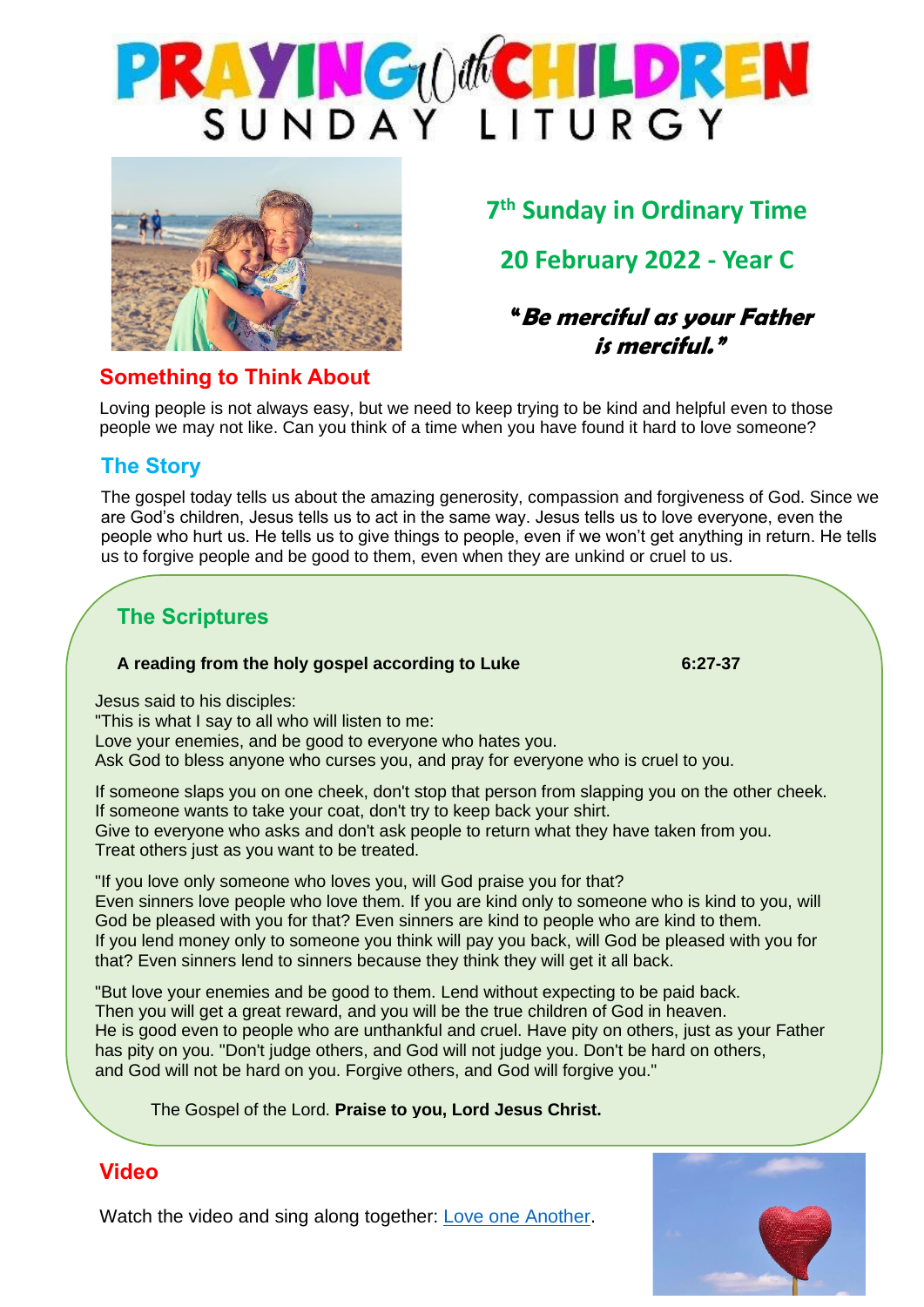#### **Group Discussion**

The kingdom God wants is a kingdom of love, compassion, forgiveness and generosity. This is quite different from the world we live in. So what needs to change?

Imagine that you are in charge of the world. What would it look like? How would people treat each other? Would there be any people living in poverty? What would the environment look like?

#### **Praying For Others**

*Leader:* Let us pray now for the leaders of our Church, our world, for those in our community and for our own needs. *Reader 1:* We pray that our leaders will be people who can show love and forgiveness. Lord, hear us. **All: Lord, hear our prayer.** *Reader 2:* We pray for peace in the world. Lord, hear us. **All: Lord, hear our prayer.** *Reader 3:* We pray that we might be generous, forgiving and compassionate. Lord, hear us. **All: Lord, hear our prayer.** *Reader 4:* We pray that we might always see the best in other people. Lord, hear us. **All: Lord, hear our prayer.** *Reader 5:* We pray that we may learn to be friends with all people. Lord, hear us. **All: Lord, hear our prayer.** *Leader:* Loving God, listen to the prayers we make in the name of Jesus. **All: Amen.**

#### **Prayer**



Dear Jesus,

Teach us to love all people and to treat others as we want to be treated. Help us to forgive others, just as God forgives us. Amen.

#### **Group Activity**

#### **Spread the love!**

Encourage children to think of someone they could give a card to without expecting anything in return.

*You will need: an A4 piece of cardboard for each child, coloured pencils or crayons for decorating, different sized heart shapes from different coloured cardstock paper, glue stick.*

- 1. Fold the A4 cardboard in half to make a card.
- 2. Invite children to add colour to the front of the card.
- 3. Fold the hearts in half vertically and glue the folded line to the centre of the card, starting with the largest heart and ending with the smallest. (see attached template)
- 4. Complete the card by helping children to write a message on the inside before giving the card to their chosen person.



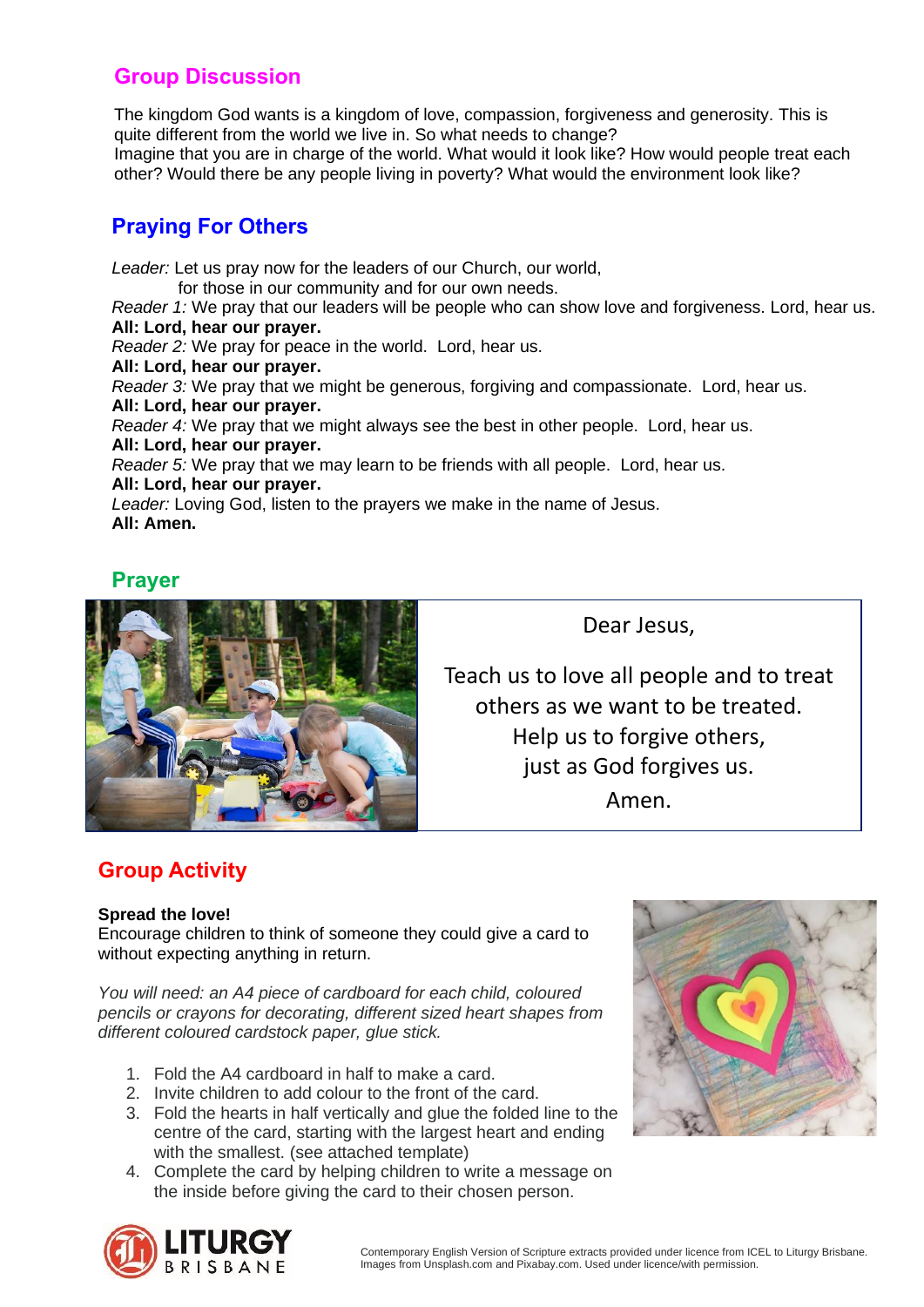# Heart Templates